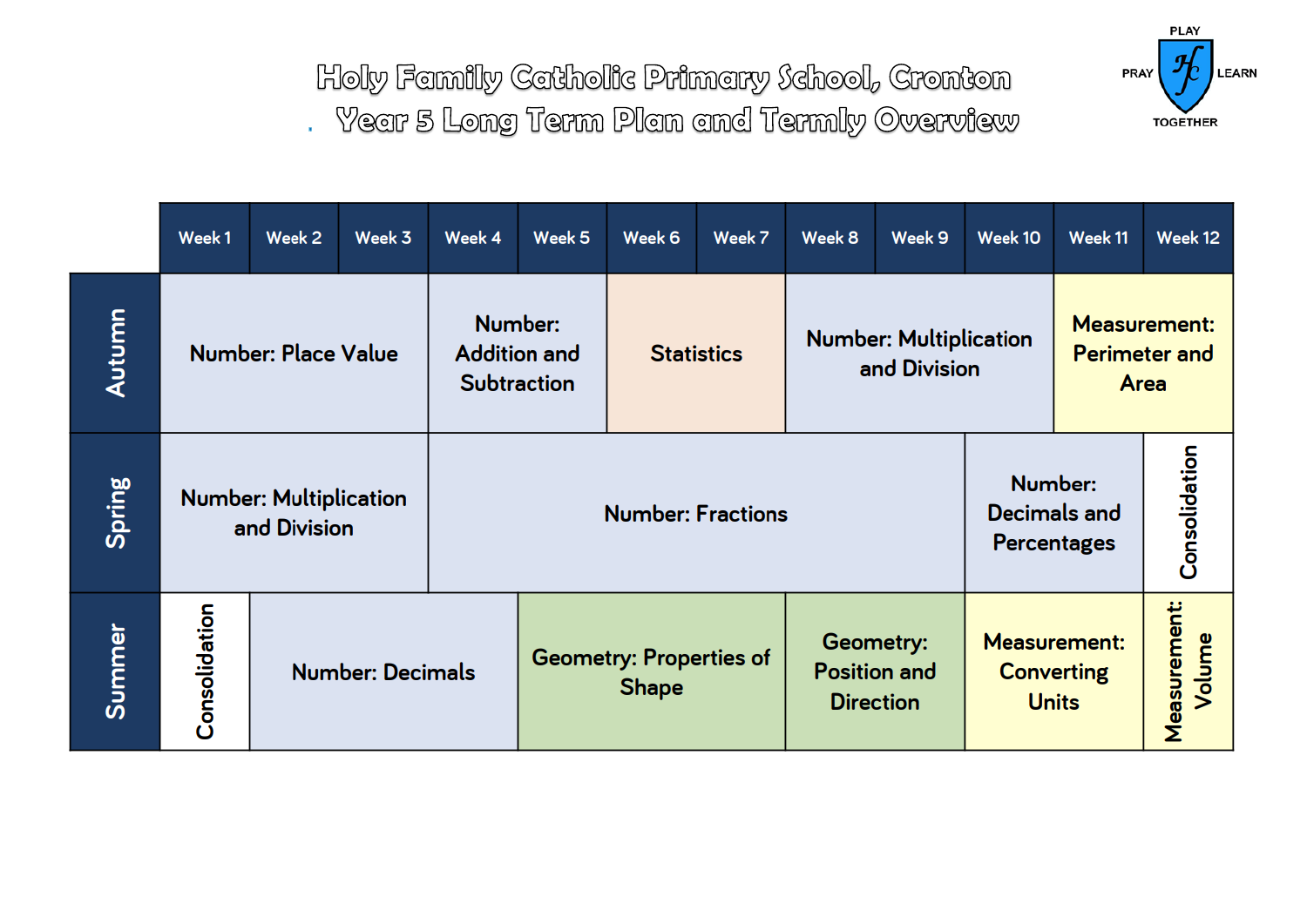Holy Family Catholic Primary School, Cronton

. Year 5 Long Term Plan and Termly Overview



| <b>Year 5 - Autumn Term</b>                                                                                                                                                                                                                                                                                                                                                                                                                                                                                                                                                                                                                           |                                                                                                                                                                                                                                                                                                                                                                                                                                                                                               |                                                                                                                                                                                      |                                                                                                                                                                                                                                                                                                                                                                                                                                                                                                                                                                                                                                                                                                                                                                      |                                                                                                                                                                                                                                                                                                                                |  |  |  |
|-------------------------------------------------------------------------------------------------------------------------------------------------------------------------------------------------------------------------------------------------------------------------------------------------------------------------------------------------------------------------------------------------------------------------------------------------------------------------------------------------------------------------------------------------------------------------------------------------------------------------------------------------------|-----------------------------------------------------------------------------------------------------------------------------------------------------------------------------------------------------------------------------------------------------------------------------------------------------------------------------------------------------------------------------------------------------------------------------------------------------------------------------------------------|--------------------------------------------------------------------------------------------------------------------------------------------------------------------------------------|----------------------------------------------------------------------------------------------------------------------------------------------------------------------------------------------------------------------------------------------------------------------------------------------------------------------------------------------------------------------------------------------------------------------------------------------------------------------------------------------------------------------------------------------------------------------------------------------------------------------------------------------------------------------------------------------------------------------------------------------------------------------|--------------------------------------------------------------------------------------------------------------------------------------------------------------------------------------------------------------------------------------------------------------------------------------------------------------------------------|--|--|--|
| <b>Number: Place Value</b>                                                                                                                                                                                                                                                                                                                                                                                                                                                                                                                                                                                                                            | <b>Number: Addition and</b><br><b>Subtraction</b>                                                                                                                                                                                                                                                                                                                                                                                                                                             | <b>Statistics</b>                                                                                                                                                                    | <b>Number: Multiplication</b><br>and Division                                                                                                                                                                                                                                                                                                                                                                                                                                                                                                                                                                                                                                                                                                                        | <b>Measurement: Perimeter</b><br>and Area                                                                                                                                                                                                                                                                                      |  |  |  |
| Read, write, order and<br>compare numbers to at least<br>1 000 000 and determine the<br>value of each digit<br>Count forwards or<br>backwards in steps of<br>powers of 10 for any given<br>number up to 1 000 000<br>Interpret negative numbers<br>in context, count forwards<br>and backwards with positive<br>and negative whole<br>numbers, including through<br>zero<br>Round any number up to 1<br>000 000 to the nearest 10,<br>100, 1000, 10 000 and 100<br>000<br>Solve number problems and<br>practical problems that<br>involve all of the above<br>Read Roman numerals to<br>1000 (M) and recognise<br>years written in Roman<br>numerals. | Add and subtract numbers<br>mentally with increasingly<br>large numbers<br>Add and subtract whole<br>numbers with more than 4<br>digits, including using formal<br>written methods (columnar<br>addition and subtraction)<br>Use rounding to check<br>answers to calculations and<br>determine, in the context of<br>a problem, levels of<br>accuracy<br>Solve addition and<br>subtraction multi-step<br>problems in contexts,<br>deciding which operations<br>and methods to use and<br>why. | Solve comparison, sum and<br>difference problems using<br>information presented in a<br>line graph<br>Complete, read and interpret<br>information in tables,<br>including timetables | Multiply and divide numbers<br>mentally drawing upon known<br>facts<br>Multiply and divide whole<br>numbers and those involving<br>decimals by 10, 100 and 1000<br>Identify multiples and factors,<br>including finding all factor pairs<br>of a number, and common<br>factors of two numbers<br>Recognise and use square<br>numbers and cube numbers,<br>and the notation for squared (<br>$2)$ and cubed $(3)$<br>Solve problems involving<br>multiplication and division<br>including using their knowledge<br>of factors and multiples,<br>squares and cubes<br>Know and use the vocabulary<br>of prime numbers, prime<br>factors and composite (non-<br>prime) numbers<br>Establish whether a number up<br>to 100 is prime and recall prime<br>numbers up to 19 | Measure and calculate the<br>perimeter of composite<br>rectilinear shapes in<br>centimetres and metres<br>Calculate and compare the<br>area of rectangles (including<br>squares), and including<br>using standard units, square<br>centimetres (cm2) and<br>square metres (m2) and<br>estimate the area of irregular<br>shapes |  |  |  |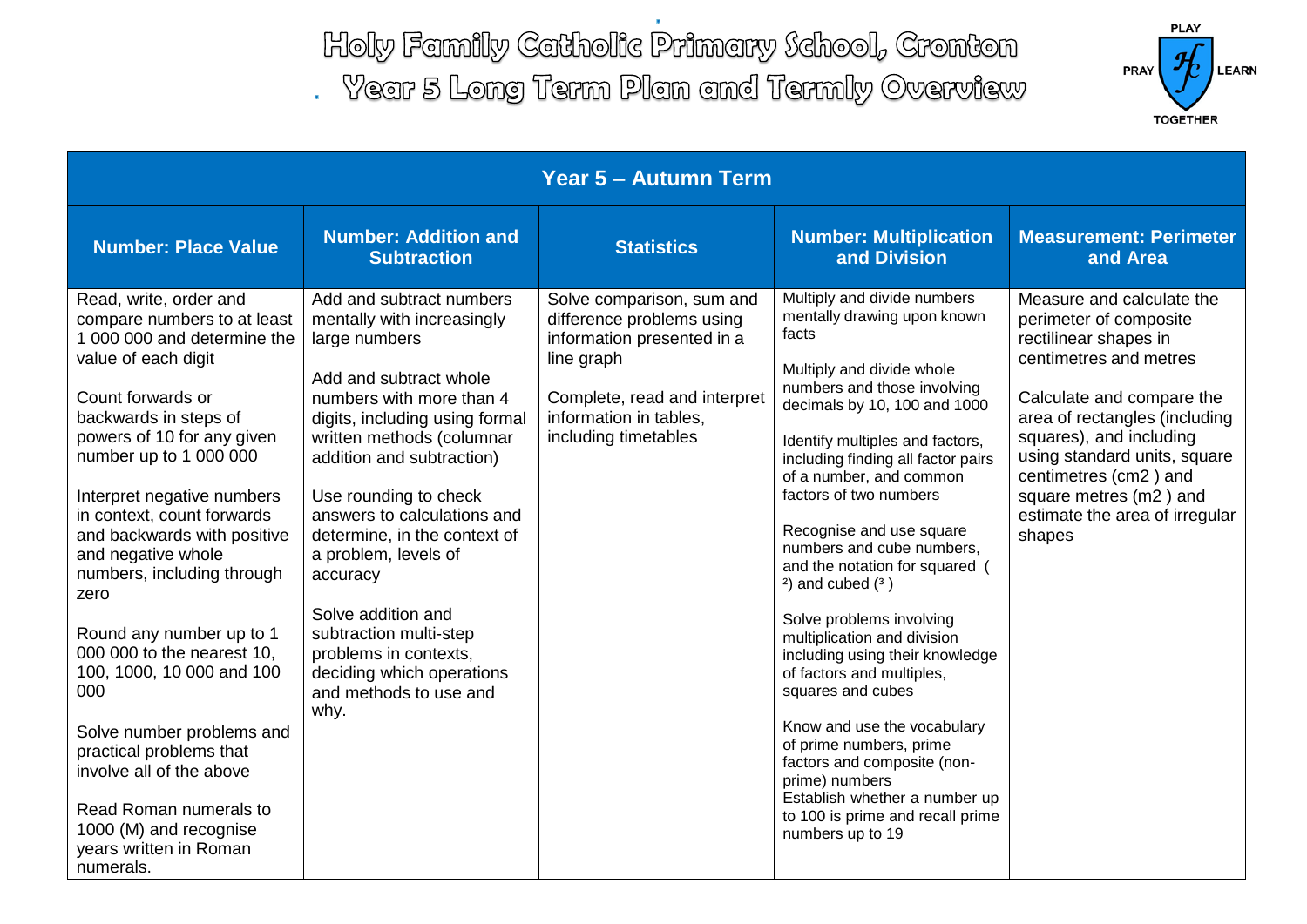Holy Family Catholic Primary School, Cronton

. Year 5 Long Term Plan and Termly Overview



| <b>Year 5 - Spring Term</b>                                                                                                                                                                                                                                                                                                                                                                                                                                                                                                                                                           |                                                                                                                                                                                                                                                                                                                                                                                                                                                                                                                                                                                                                                                                   |                                                                                                                                                                                                                                                                                                                                                                                                                                                                                                                                                                                                                                                                                                                                                                                                                                                 |  |  |  |  |
|---------------------------------------------------------------------------------------------------------------------------------------------------------------------------------------------------------------------------------------------------------------------------------------------------------------------------------------------------------------------------------------------------------------------------------------------------------------------------------------------------------------------------------------------------------------------------------------|-------------------------------------------------------------------------------------------------------------------------------------------------------------------------------------------------------------------------------------------------------------------------------------------------------------------------------------------------------------------------------------------------------------------------------------------------------------------------------------------------------------------------------------------------------------------------------------------------------------------------------------------------------------------|-------------------------------------------------------------------------------------------------------------------------------------------------------------------------------------------------------------------------------------------------------------------------------------------------------------------------------------------------------------------------------------------------------------------------------------------------------------------------------------------------------------------------------------------------------------------------------------------------------------------------------------------------------------------------------------------------------------------------------------------------------------------------------------------------------------------------------------------------|--|--|--|--|
| <b>Number: Multiplication and Division</b>                                                                                                                                                                                                                                                                                                                                                                                                                                                                                                                                            | <b>Number: Fractions</b>                                                                                                                                                                                                                                                                                                                                                                                                                                                                                                                                                                                                                                          | <b>Number: Decimals and Percentages</b>                                                                                                                                                                                                                                                                                                                                                                                                                                                                                                                                                                                                                                                                                                                                                                                                         |  |  |  |  |
| Multiply and divide numbers mentally<br>drawing upon known facts<br>Multiply numbers up to 4 digits by a one- or<br>two-digit number using a formal written<br>method, including long multiplication for two-<br>digit numbers<br>Divide numbers up to 4 digits by a one-digit<br>number using the formal written method of<br>short division and interpret remainders<br>appropriately for the context<br>Solve problems involving addition,<br>subtraction, multiplication and division and a<br>combination of these, including<br>understanding the meaning of the equals<br>sign | Compare and order fractions whose<br>denominators are all multiples of the same<br>number<br>Identify, name and write equivalent fractions<br>of a given fraction, represented visually,<br>including tenths and hundredths<br>Recognise mixed numbers and improper<br>fractions and convert from one form to the<br>other and write mathematical statements > 1<br>as a mixed number [for example, $2/5 + 4/5 =$<br>$6/5 = 12/5$<br>Add and subtract fractions with the same<br>denominator and denominators that are<br>multiples of the same number<br>Multiply proper fractions and mixed numbers<br>by whole numbers, supported by materials<br>and diagrams | Read, write, order and compare numbers<br>with up to three decimal places<br>Read and write decimal numbers as<br>fractions [for example, $0.71 = 71/100$ ]<br>Recognise and use thousandths and relate<br>them to tenths, hundredths and decimal<br>equivalents<br>Round decimals with two decimal places to<br>the nearest whole number and to one<br>decimal place<br>Solve problems involving number up to three<br>decimal places<br>Recognise the per cent symbol (%) and<br>understand that per cent relates to 'number<br>of parts per hundred', and write percentages<br>as a fraction with denominator 100, and as a<br>decimal<br>Solve problems which require knowing<br>percentage and decimal equivalents of $\frac{1}{2}$ , $\frac{1}{4}$ ,<br>1/5, 2/5, 4/5 and those fractions with a<br>denominator of a multiple of 10 or 25 |  |  |  |  |